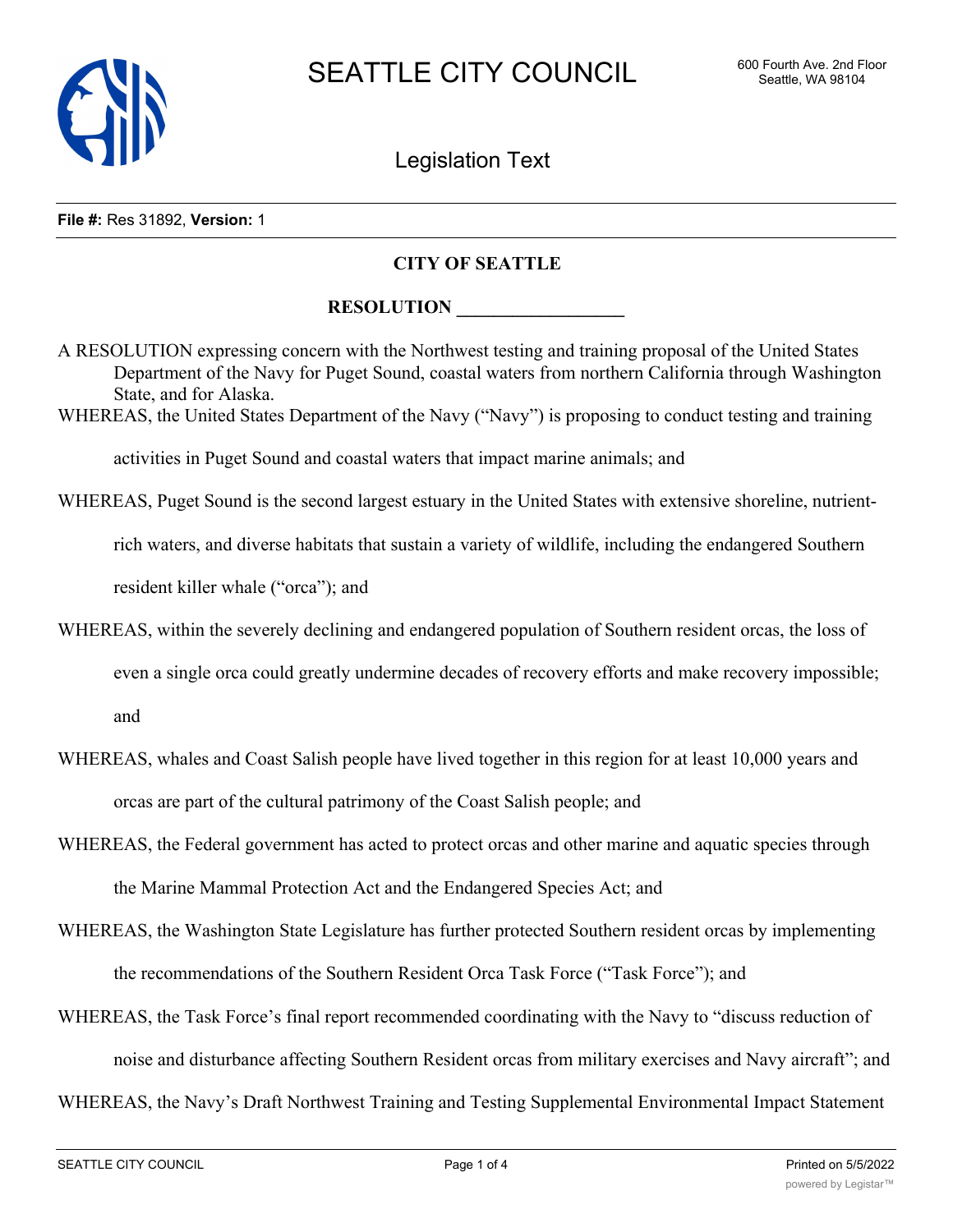("Draft EIS") outlines how sonar and explosives will harm marine animals, especially those that rely on sound to communicate, locate food, avoid predators, and to navigate; and

- WHEREAS, dozens of creatures in the Salish Sea would be affected by the Navy's activities, including endangered Southern resident orcas and humpback whales, specifically, the threatened Mexico Distinct Population Segment (DPS), the endangered Central America DPS, and non-listed Hawaii DPS; and
- WHEREAS, naval sonar has been shown to cause whales to stop vocalizing and feeding, abandon their habitat, panic, and, under some circumstances, strand and die; and
- WHEREAS, the Navy first acknowledged damaging effects of sonar in 2001 after a government-led investigation concluded that the stranding of 17 whales, and eventual death of seven, was due to acoustic or impulse trauma the animals experienced from sonars aboard US Navy ships; and
- WHEREAS, in 2003 a Navy sonar training exercise in the eastern Straight of Juan de Fuca and Haro Strait caused the J pod, one of the three pods (J, K, and L) making up the Southern resident orca population, to stop foraging and exhibit abnormal behaviors and movement, change direction multiple times, and group together in shallow water where they are at increased risk of stranding; and
- WHEREAS, in 2012 a juvenile Southern resident female was stranded with evidence of trauma consistent with an explosion or high-pressure impact, a week after the Canadian Navy had been conducting sonar exercises in the region; and
- WHEREAS, in 2017 explosives detonated by the Canadian Navy near L pod caused the whales to group together suddenly and flee the area; and
- WHEREAS, mine explosions can cause injury, disorientation, or death for an orca population and the use of mid-frequency sonar can impact orca and other marine mammals within 2,000 square miles, an area well outside the reasonable area that even highly trained marine mammal observers are able to survey; and

WHEREAS, The City of Seattle submitted public comment on the Draft EIS and underscored the need to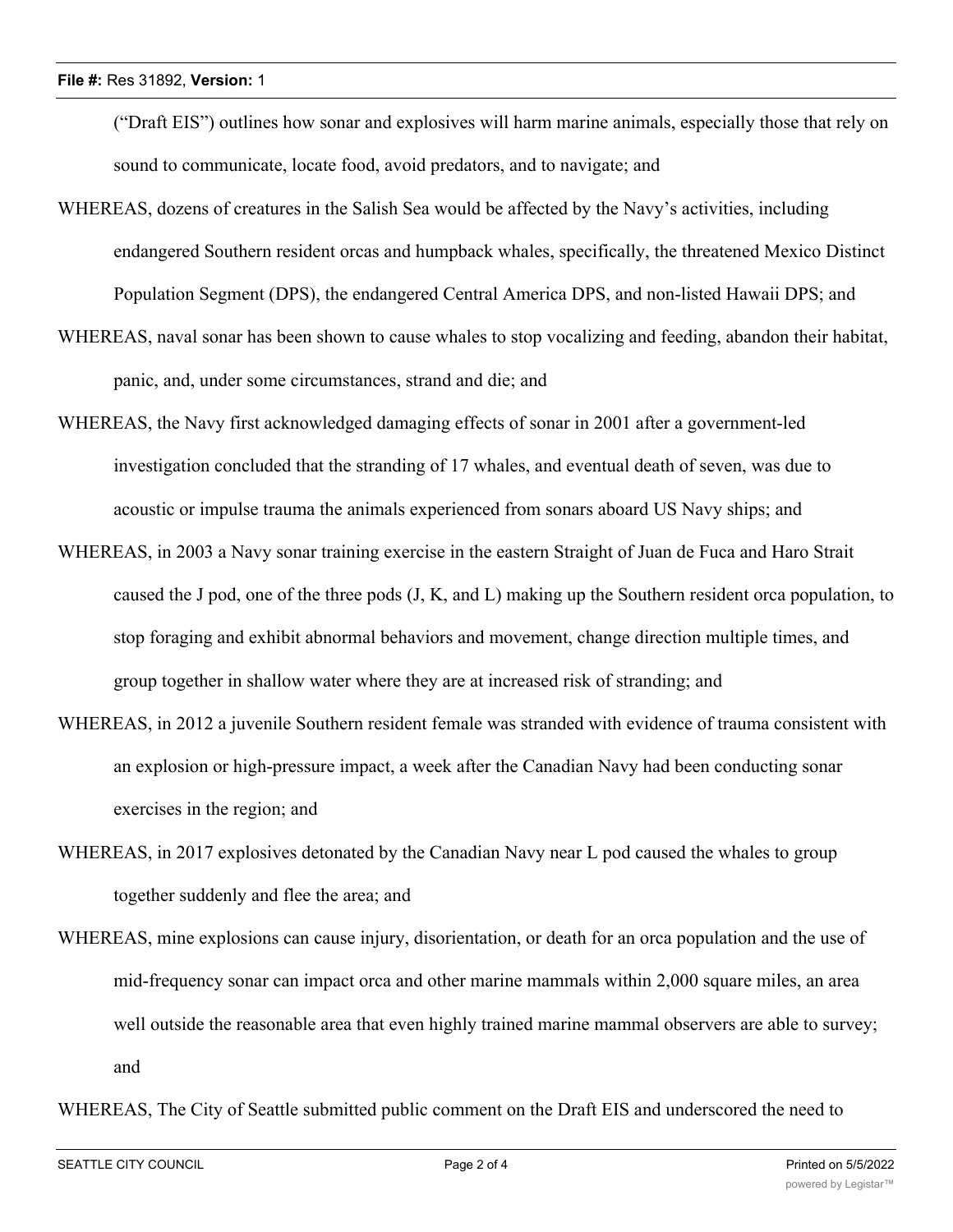protect the safety and livelihood of the Southern resident orca; NOW, THEREFORE,

## **BE IT RESOLVED BY THE CITY COUNCIL OF THE CITY OF SEATTLE, THE MAYOR CONCURRING, THAT:**

Section 1. The City of Seattle requests the Navy reevaluate aspects of its Northwest testing and training proposal and consider taking the following steps to reduce noise and disturbance affecting marine mammals, including the Southern resident orca:

- A. Reduce the number of events, or at least certain types of events;
- B. Reduce the intensity of events (e.g., amount of ordinance);
- C. Request additional geographical mitigation areas; and
- D. Maintain the integrity of the 50 nautical mile Marine Species Coastal Mitigation Area.

Section 2. The City of Seattle urges the Navy to use the most recent science about Puget Sound marine mammals in its analysis to prevent further harm to endangered and threatened marine mammal populations, and other marine animals impacted by its activities.

Section 3. The City of Seattle urges the Navy to expand habitat protections and cease training and testing activities when endangered Southern resident orcas, endangered and threatened distinct population segments of humpback whales, and other priority marine animals are present.

Section 4. The City of Seattle affirms its continued support for the collective work of the scientific community, environmental organizations, agency partners, and the work of Puget Sound tribes, to restore and protect Puget Sound and to reduce critical threats to the survival of Southern resident orcas, including diminished salmon, toxic contaminants, and disturbance from noise and vessel traffic.

| Adopted by the City Council the                           | dav of | $, 2019$ , and signed by |
|-----------------------------------------------------------|--------|--------------------------|
| me in open session in authentication of its adoption this | day of | 2019.                    |